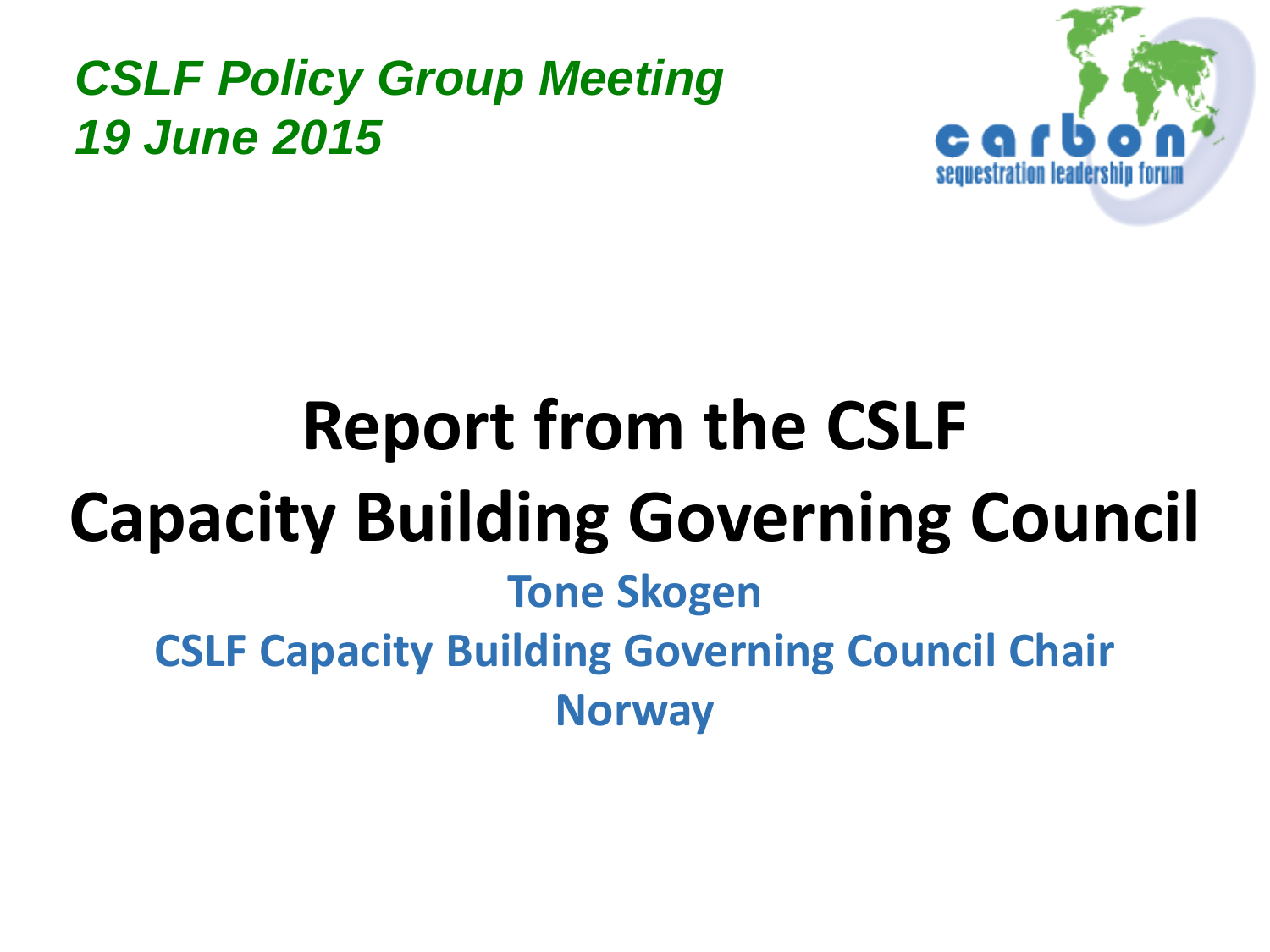

- CSLF Capacity Building Fund established by the Ministers at the 2009 CSLF Ministerial in London
- Contributions committed total US \$2,965,143.75
- Donors: Australia (via the Global CCS Institute), Canada, Norway, and the United Kingdom
- Focus: Emerging economy CSLF Members
- US \$1,984,409 has been committed
- Approved 14 capacity building projects in 5 countries
	- 10 projects completed
	- 4 projects to be negotiated or revised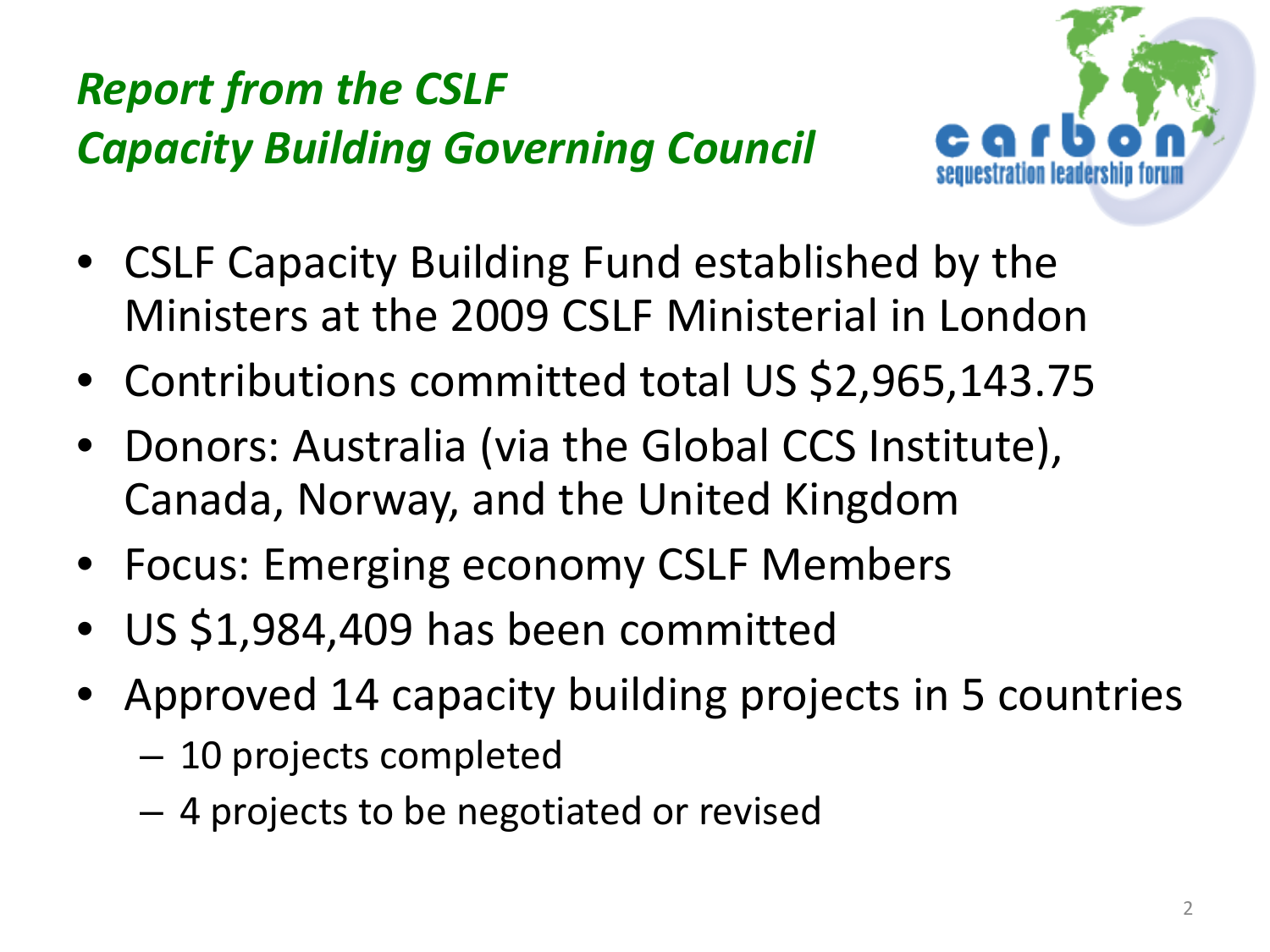

Brazil – 4 projects

- Total allocation US \$686,450
	- Training program in carbon capture applied to mineral coal combustion and gasification process
	- Training program: CCS in the offshore environment
	- Knowledge base: Environmental impact assessment and  $Co<sub>2</sub>$  monitoring technologies
	- $-$  Workshop on CO<sub>2</sub> storage in the COM-opportunities in Portuguese language countries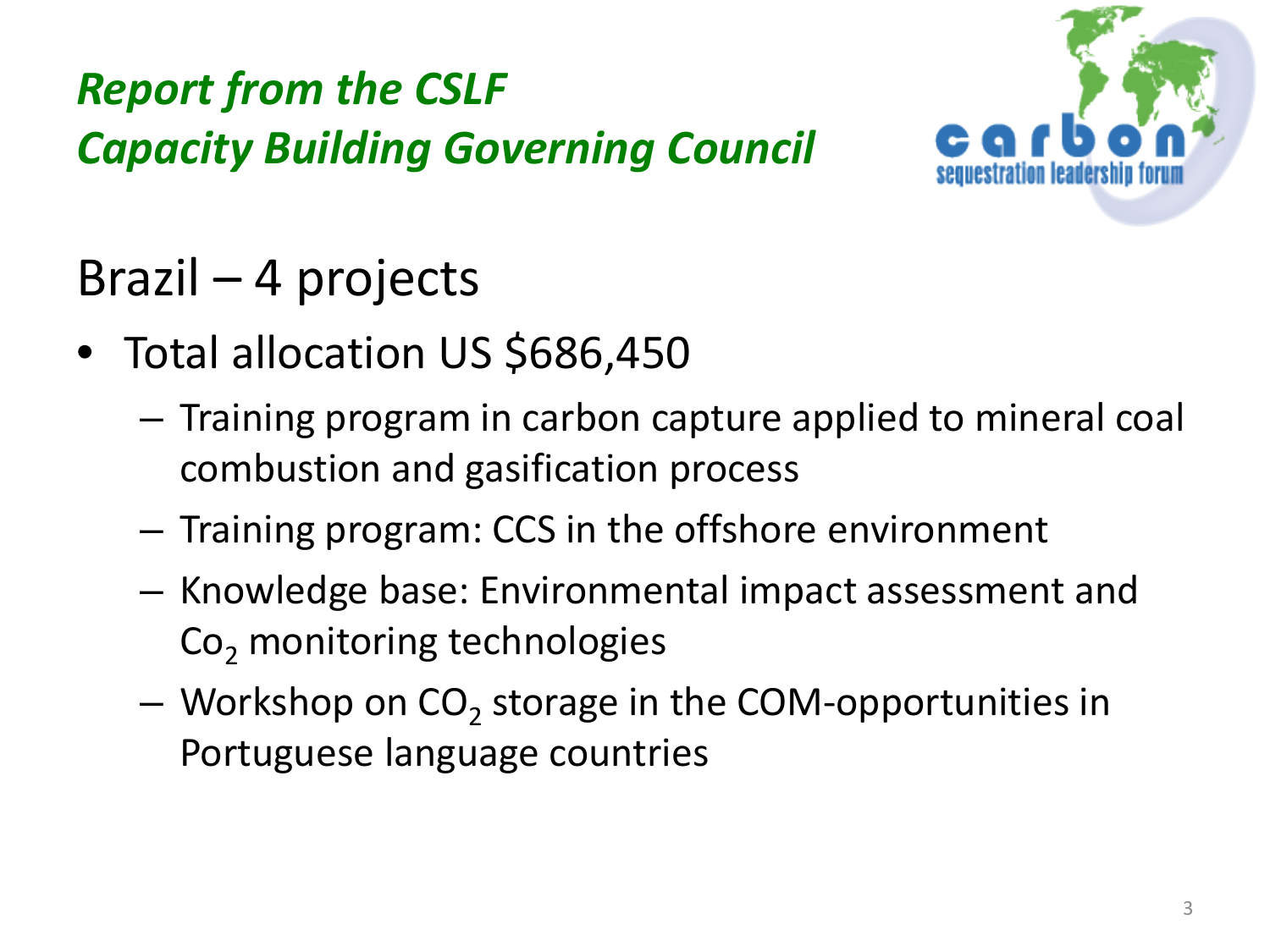

# China – 5 projects

- Total allocation US \$712,000
	- Website on CCUS Technologies
	- Workshop on experience sharing among CCS demonstrations and pilot project
	- Workshop on legal and regulatory issues for CCS technology development
	- Exploring CCUS legal and regulatory framework in China (to be negotiated)
	- Roadmap on CCUS financing in China (to be negotiated)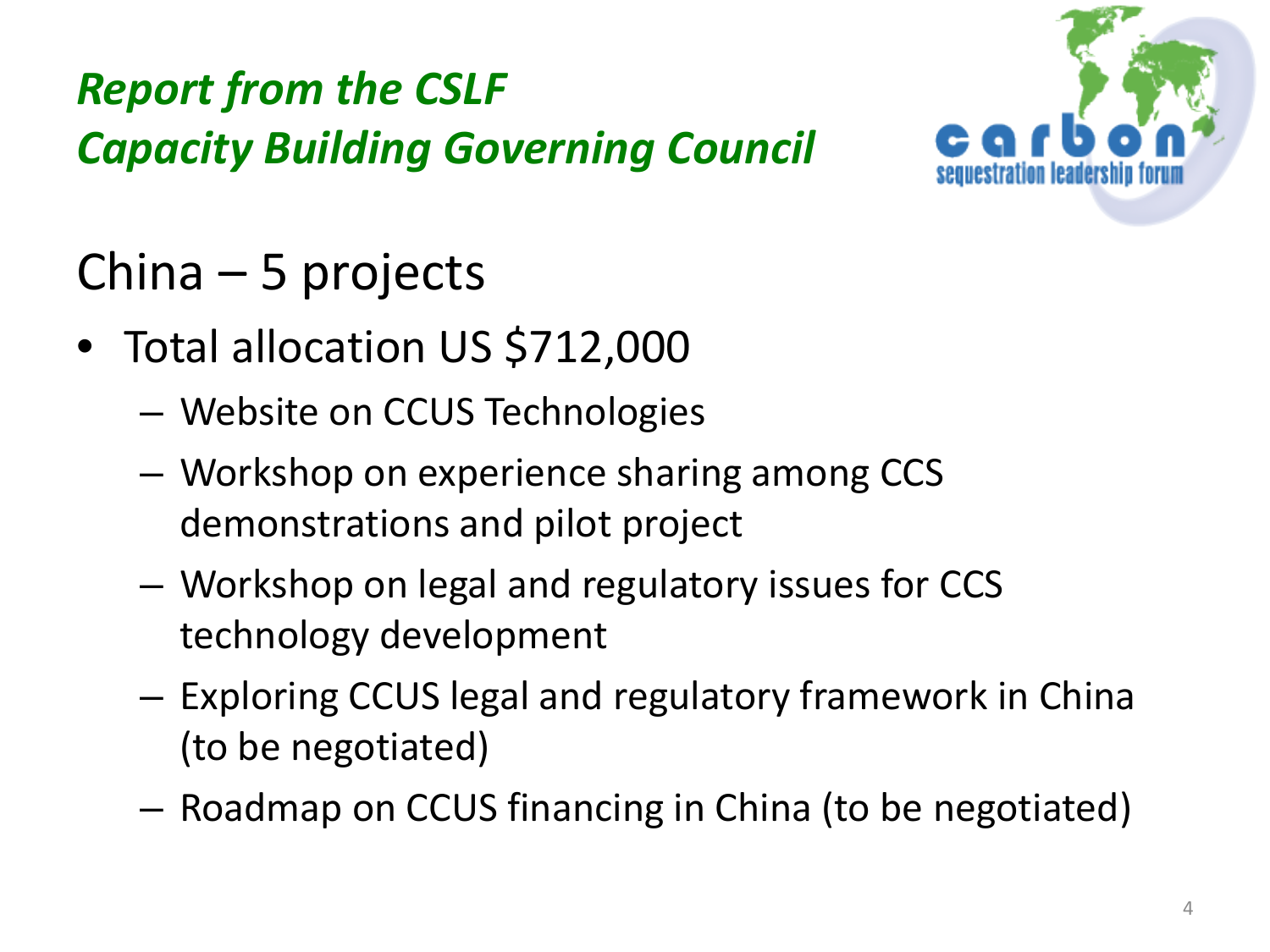

Mexico – 2 projects

- Total allocation US \$144,959 (plus US \$32,541 ringfenced for future interns)
	- Introducing CCS into academic programs
	- Internships on CCS (to be revised)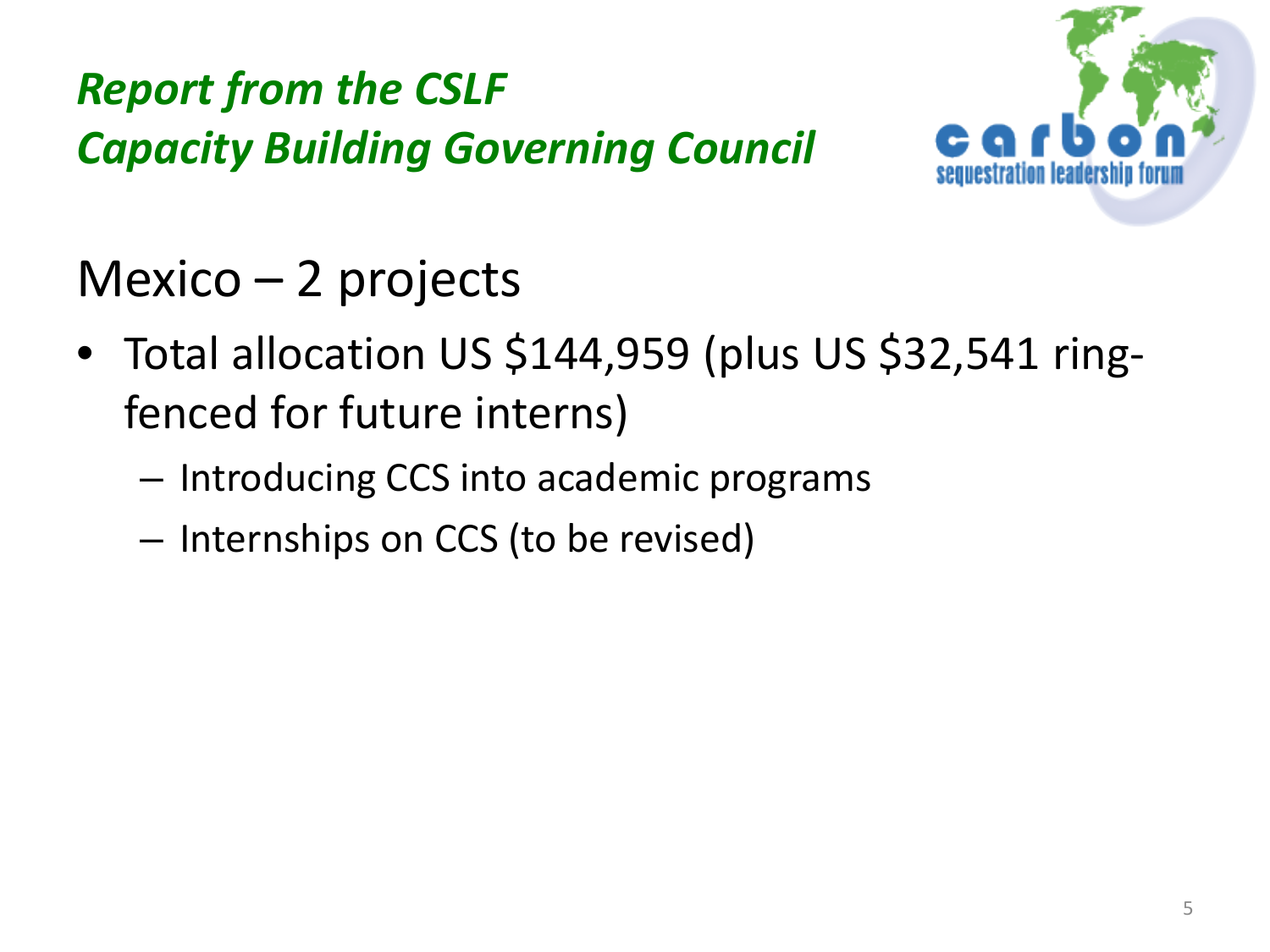

# India – 1 project

- Total allocation US \$250,000
	- Study tour to train Indian engineering stakeholders via NTPC (to be revised)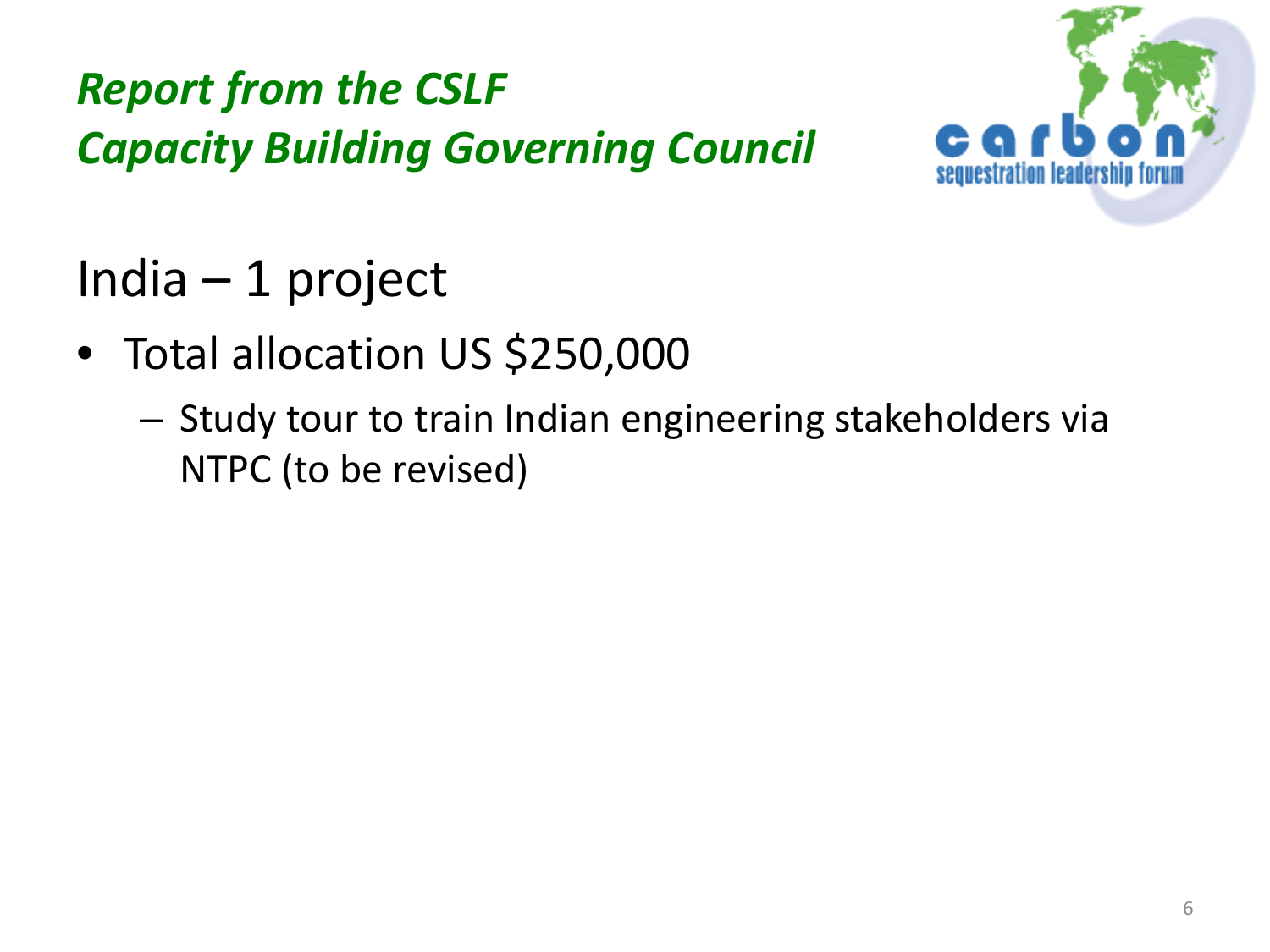

South Africa – 2 projects

- Total allocation US \$166,000
	- Conduct workshops and conferences during South Africa's CCS week
	- Study on impacts of CCS on national priorities beyond climate change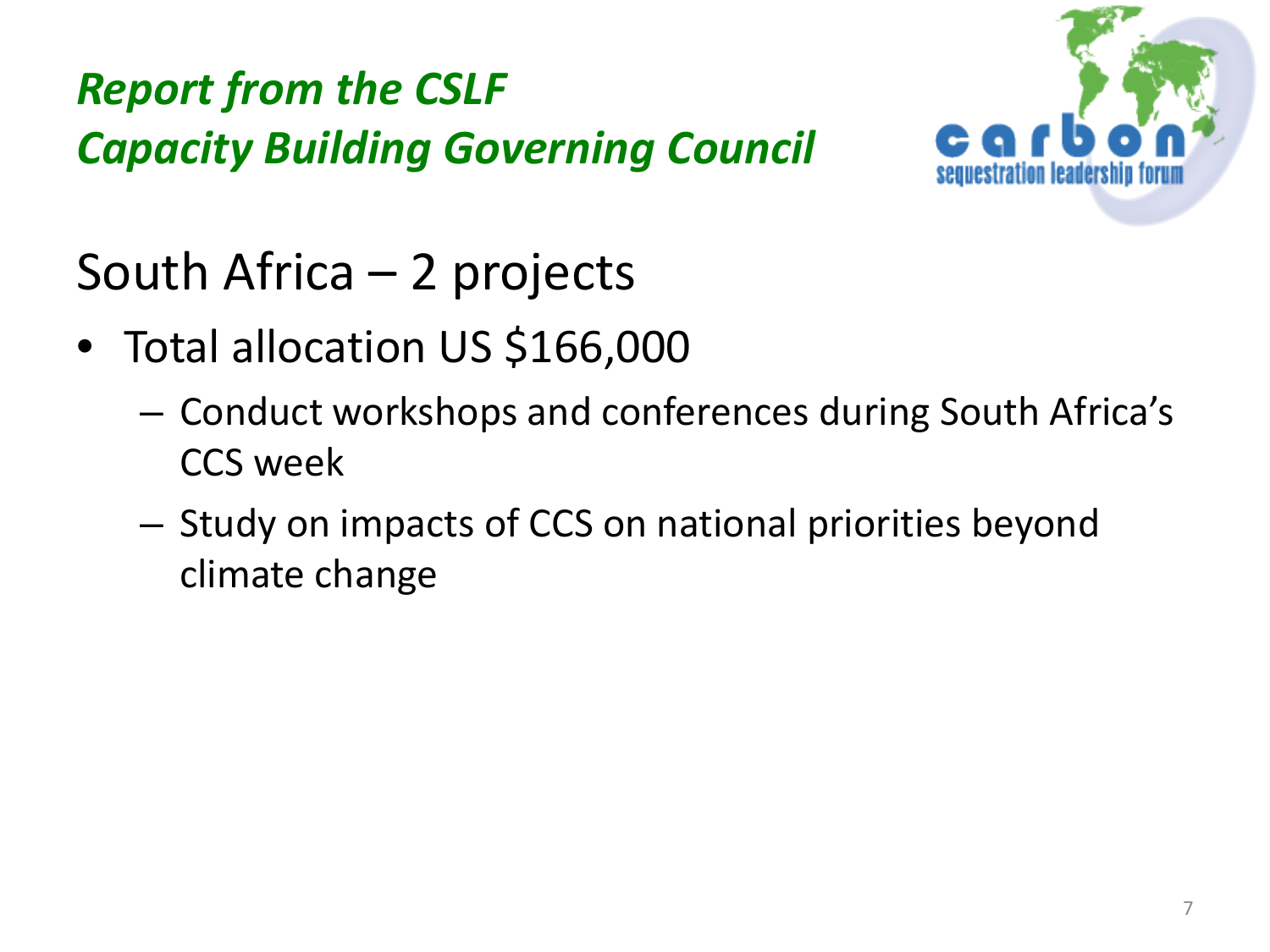

Recent Events

- CSLF Capacity Building Fund monies were transferred from the United States Department of Energy to the Global Carbon Capture and Storage Institute (the Institute) on 24 February 2015
- This transfer triggers the Institute's role as the CSLF Capacity Building Fund Manager
- The funds currently available for allocation are US \$924,072.80 (AU \$1,180,169.60)